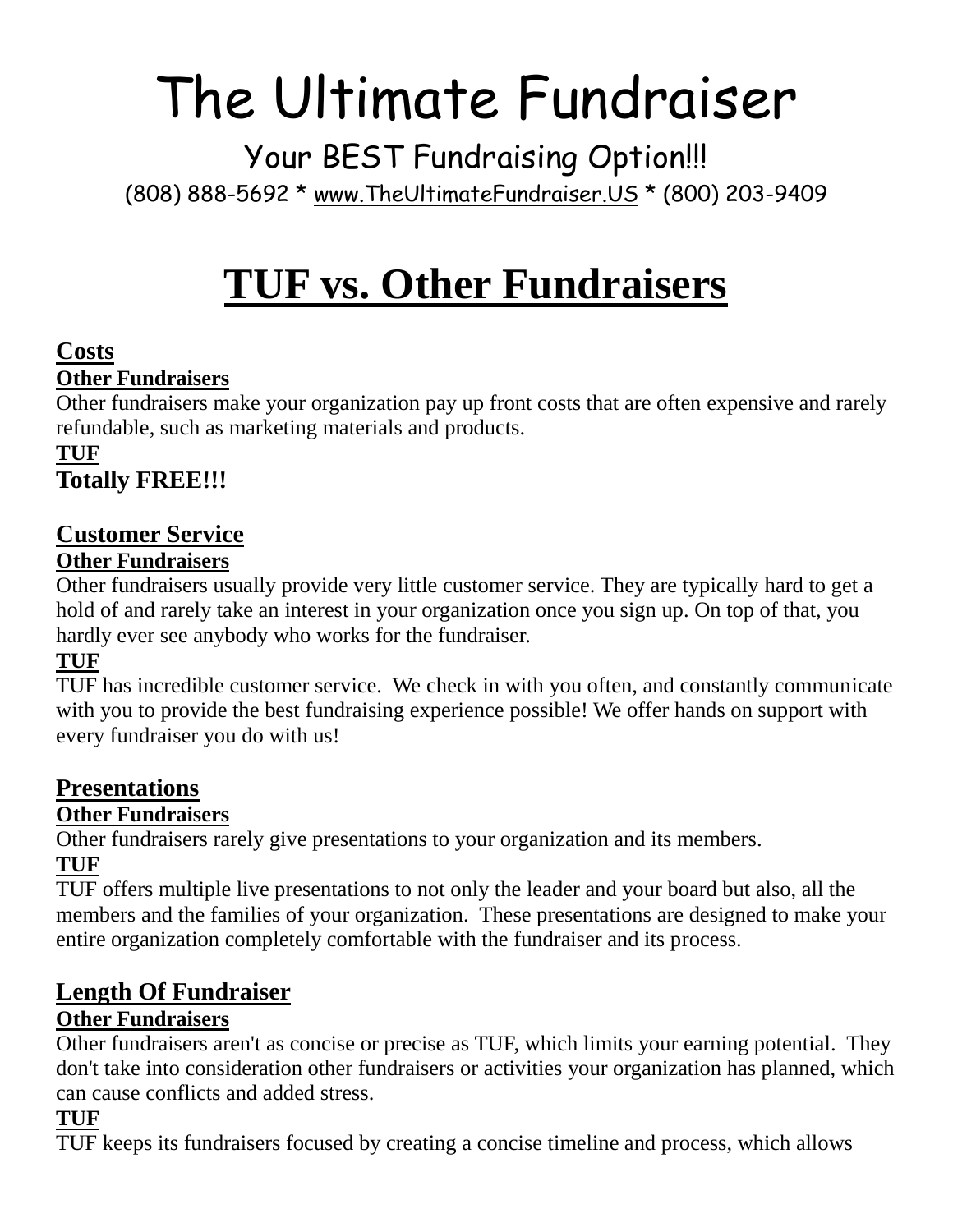your organization to maximize its profits all year long. We also schedule around your current events, not interfering with **ANY** of your other fundraisers or activities.

# **Effort Needed From You**

#### **Other Fundraisers**

Other fundraisers usually take a tremendous amount of man hours from not only the leader of the organization but also from the members and families of the organization. As these other fundraisers don't provide the structure which is needed, you are expected to do much of your own coordinating and organizing just to make the fundraiser work.

#### **TUF**

TUF requires **VERY LITTLE** effort from the leader, the families or the members of the organization. We pride ourselves on designing the fundraiser so that minimal effort is required to maintain the fundraiser. TUF does all the "heavy lifting", allowing your whole organization the comfort of staying focused on its every-day needs.

# **Handling Of Products**

#### **Other Fundraisers**

Other fundraisers require that you not only buy a minimum amount of product upfront, but also expect you to handle and store the products throughout their entire fundraiser.

#### **TUF**

TUF is solely responsible for the handling, storing and distribution of the products, allowing for a more stress-free fundraising experience.

#### **Order-taking**

#### **Other Fundraisers**

Other fundraising companies who do pre-sale fundraisers, usually make it too complicated for your members to sell effectively, cutting into your profit margin.

#### **TUF**

TUF has a simple order packet, allowing ease of use for your members and any customer you may approach. Easy to follow, our order process gives you the ability to sell in bulk and complete your sales in timely manner.

### **Handling Of Money**

#### **Other Fundraisers**

Other fundraisers require you to not only handle all the money, but expect you to devote hours to doing all the precise accounting.

#### **TUF**

TUF is designed to handle all the major monetary transactions for you. We also do all the painstaking accounting, including paying for product.

# **Profit Margin**

#### **Other Fundraisers**

Other fundraising companies create their profit margin, by taking the products you're selling and inflating the cost. By doing so, you end up making money only because your friends and